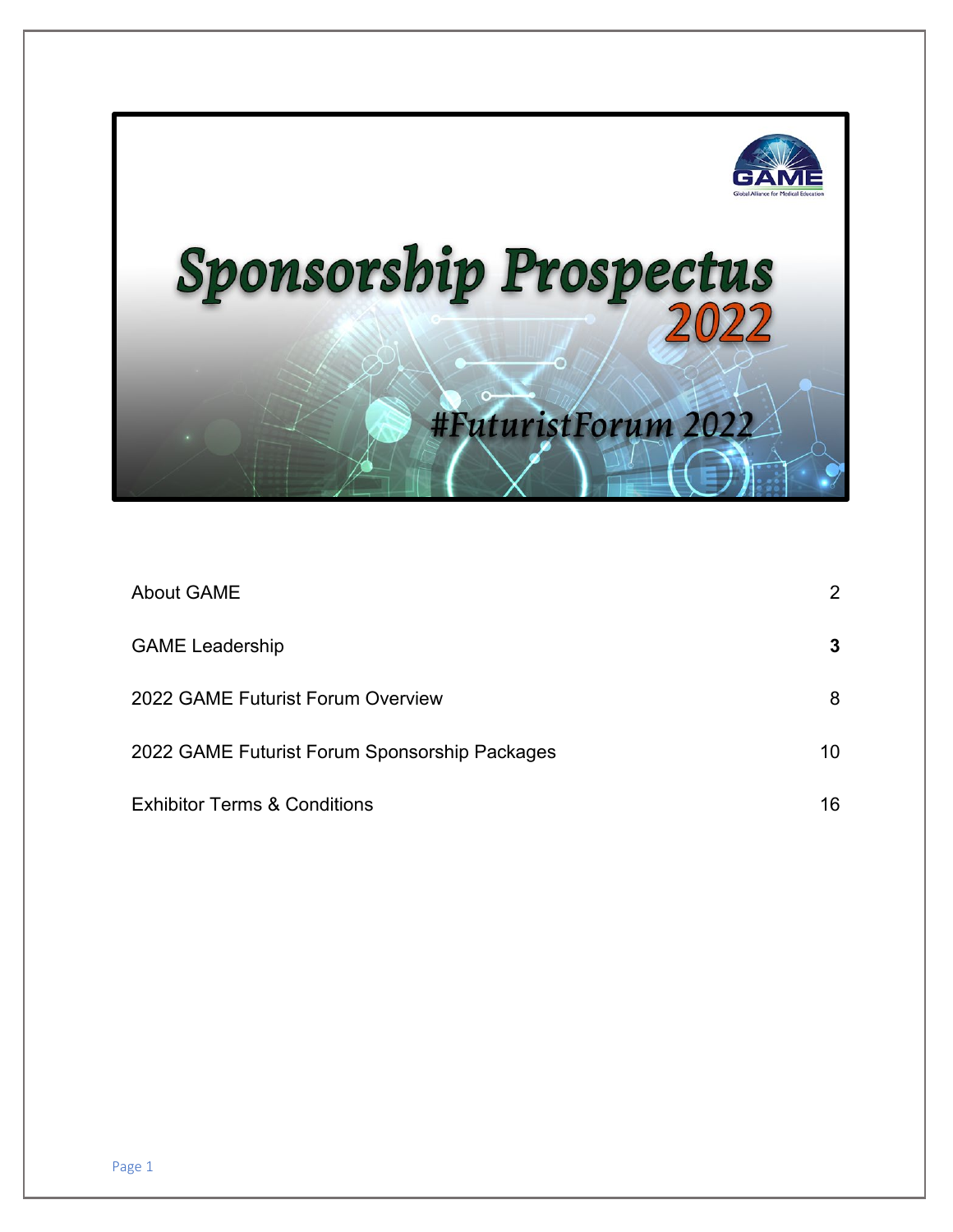# GAME Mission and Vision

The Global Alliance for Medical Education (GAME) is a not-for-profit organization that promotes lifelong learning to healthcare professionals interested in activities around the world, including, but not limited to continuing education (CE), continuing medical education (CME), and continuing professional development (CPD), and by fostering programs, standards, and partnerships, leading to quality care for patients and communities.

# *VISION STATEMENT*

To shape the Future of Lifelong Learning in Healthcare world-wide

# *MISSION STATEMENT*

GAME achieves its vision by:

- Engaging global leaders of all stakeholder groups that benefit from lifelong learning in healthcare
- Pioneering future practices to shape knowledge translation in Lifelong Learning
- Addressing barriers and developing solutions for collaboration in lifelong learning

# *ORGANIZATION CULTURE*

Our core values are inclusivity, credibility, integrity and transparency

Please feel free to visit the GAME website for more information:

www.GAMEcme.org

Last updated: 25 May 2022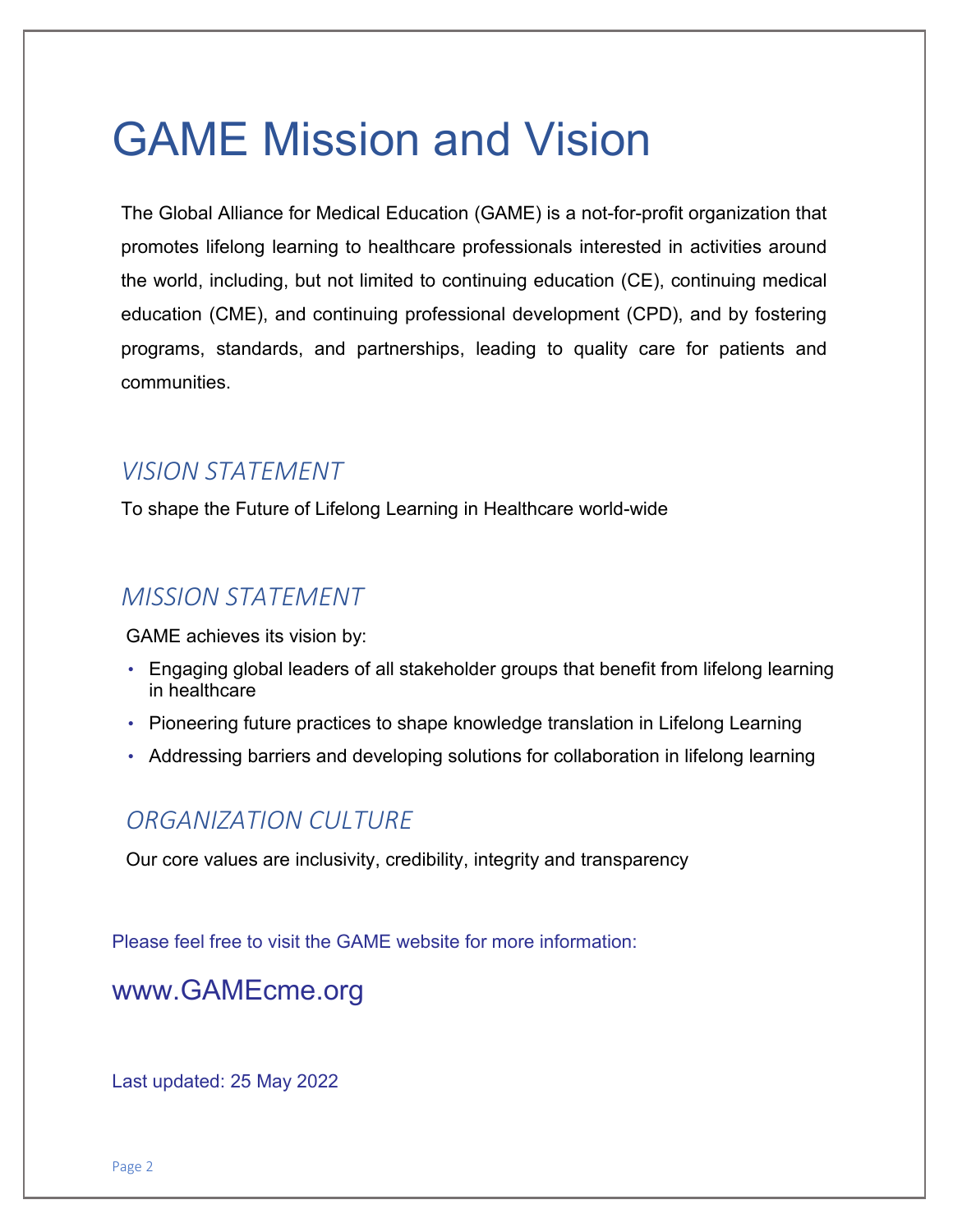# GAME Leadership 2021 – 2022

#### PRESIDENT

**Celeste Kolanko, MEd** Managing Director, Liberum IME United Kingdom

# EXECUTIVE DIRECTOR

**Dale Kummerle, PharmD** Independent Consultant USA

## **TREASURER**

**Dean Beals** President & CEO **DKBMed** USA

## **SECRETARY**

**Julie-Lyn Noel, MD, MBA** EUROSPINE The Spine Society of Europe **Switzerland** 

# COMMUNICATIONS COMMITTEE CHAIR

**Leigh Van Wyk** Associate Director Ogilvy Healthworld United Kingdom

## PRESIDENT-ELECT

**Eva Thalmann, PhD** Janssen Pharmaceuticals Austria

## PAST PRESIDENT - ACTING

**Jur Koksma, PhD** Assistant Professor, Radboud University Medical Center

# EDUCATION COMMITTEE **CHAIR**

**Samar Aboulsoud, MD, PhD** Associate Professor, Cairo University Egypt

# FUTURIST AND INNOVATIONS COMMITTEE CO-CHAIRS

**Suzanne Murray** CEO and Founder, AXDEV Canada

**Celine Carrera** Education Director, EIT Health **Germany** 

## MEMBERSHIP COMMITTEE **CHAIR**

**Kirk Lanzone Terry** Director of Education and Operations, **SmithBucklin** USA

# REGIONAL MEETINGS CHAIR

**Vaibhav Srivastava** Managing Director Insignia Learning India and Middle East India, UAE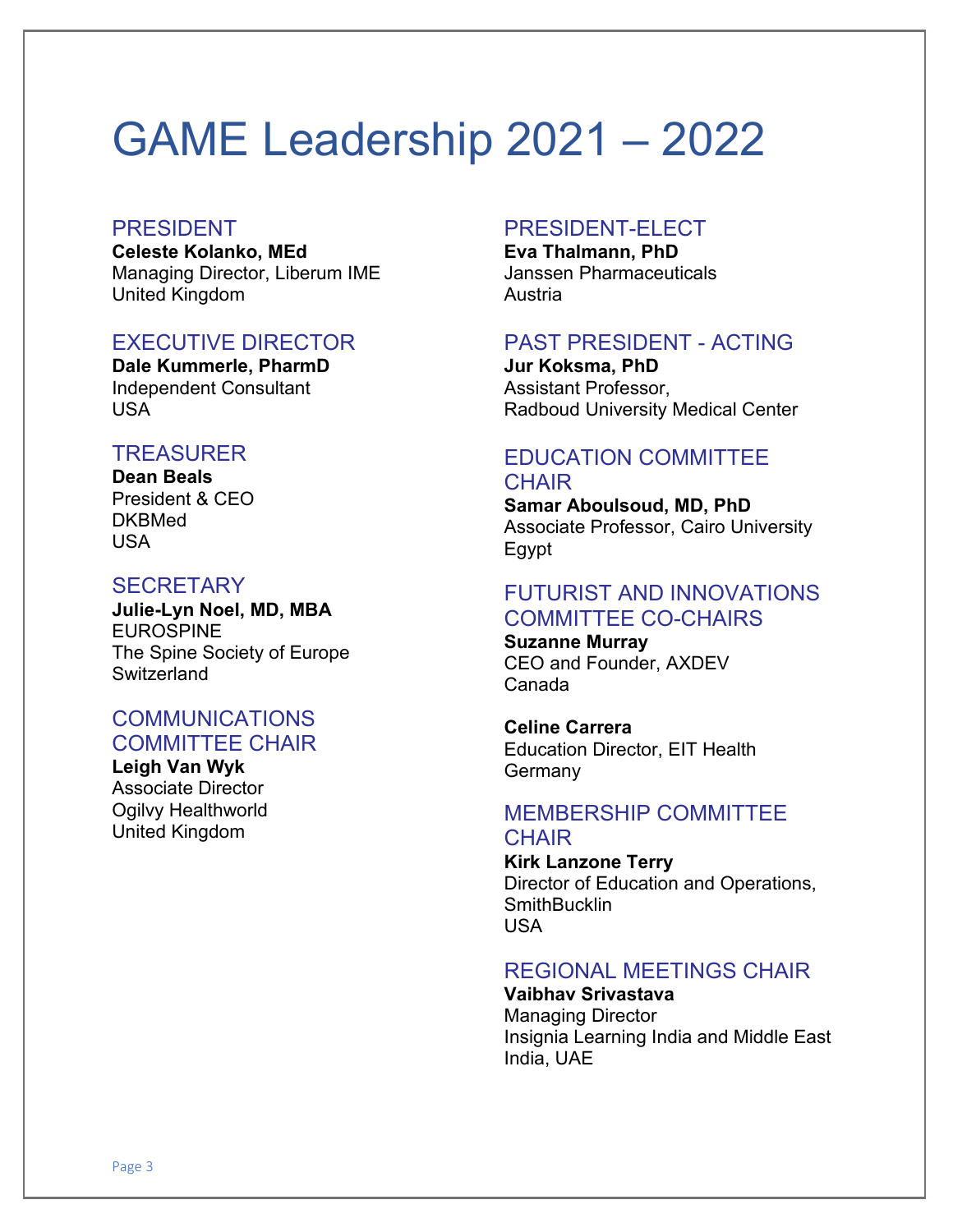# Sponsorship Packages

# **2022 GAME Futurist Forum - Where Innovation is at the forefront!**

GAME has run two previous Futurist Forums. Planning started in 2018 for the inaugural 2 day Futurist Forum, which took place live in Budapest, Hungary in October 2019. The specific development process used in educational design of this Futurist Forum was published in JECME, which also included the findings of the experts and attendees. The Futurist and Innovation Committee of GAME, with the COVID pandemic in full swing, developed the totally virtual 2<sup>nd</sup> Futurist Forum, which occurred in May 2021. With a 50% increase in attendance, there remains a lot of interest in the future of medical education. The second forum included a discussion on potential solutions to identified trends and challenges, and these discussions and solutions have directed the educational design for the 2022 Futurist Forum.

The future of lifelong learning (LLL) in healthcare is important to our organization; efforts to understand the trends are continuously ongoing by many professionals and organizations globally. The first two Futurist Forums sought to identify and understand the most important trends and even identified potential solutions. The purpose of the 2022 Futurist Forum is to explore and implement the previously identified solutions in regional "Innovathon" teams (described below). As the world returns to the possibility of live meetings, a hybrid instructional design will be utilized for maximum impact, flexibility, and engagement, with regional teams working independently and then coming together to share their work and findings.

As mentioned, the findings from the first Futurist Forum have been published in JECME and are, along with the draft manuscript of the 2<sup>nd</sup> Futurist Forum, the foundation of the themes and solutions that will be implemented in the "Innovathon". A high-level summary of these publications will be presented to the Innovathon teams as a part of their orientation. The key themes of the 2<sup>nd</sup> Futurist Forum (Futurist Mindset, Technology and Human Touch, and nontraditional collaborations) provided many interesting perspectives from around the globe and how they may or may not impact lifelong learning in healthcare.

#### Instructional Design Framework

While the approach taken for the 2022 Futurist Forum is still in full development, it will focus around a learner's journey, beginning with reengaging the learners with the skill of the futurist mindset. The learners will be encouraged to sign up as teams for a 6 month "Innovathon" based in their region of the world. Based on the idea of a hackathon, regional teams, led by a member of the Futurist and Innovations Committee, will engage each other over a six-month period on selected themes/solutions that resulted from discussion of the previous Forums. Team and trust building for implementation of these Innovathon teams will start at the in-person Futurist Forum on October 14-15, 2022.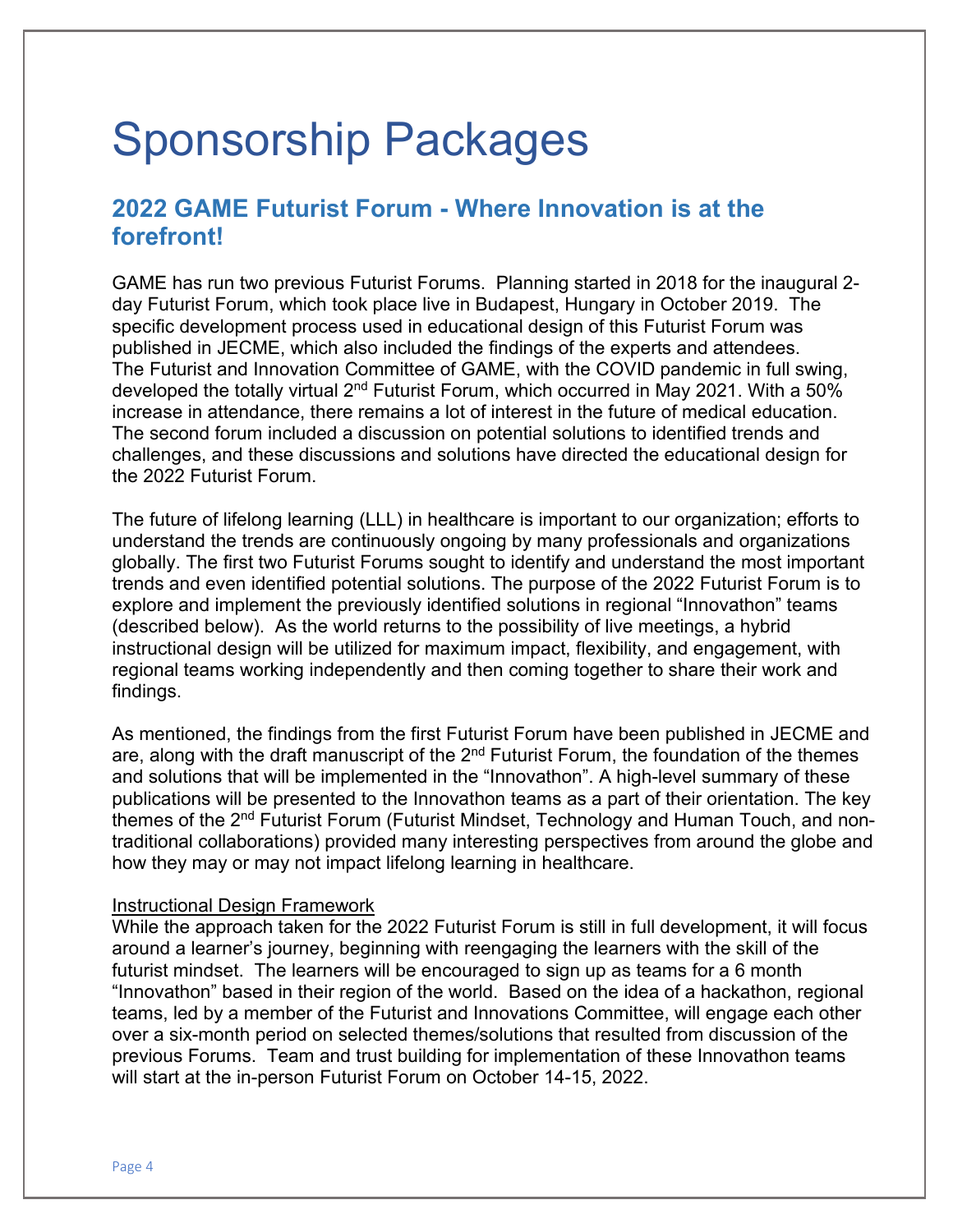The current environment for lifelong learning in healthcare has changed dramatically over the last two years (2020 – 2021), impacted by the global pandemic. Trends identified during the first Futurist Forum (and published in the manuscript) were accelerated significantly, as institutions and organizations moved to address the needs of learners during a period where social distancing and quarantine necessitated by COVID-19 canceled most live meetings. Virtual meetings via technological platforms became the norm immediately, vis-a-vis the prior 5 to 10 years. Analysis of the virtual meetings showed a significant increase in attendance, particularly by learners in other regions and whom may not have attended due to cost, travel, and/or time requirements. We believe, though, that the world is forever changed and we cannot move back to only live meetings if we want to advance lifelong learning in healthcare. We look to understand innovation in this new reality from the learner's perspective through brainstorming. What does innovation mean to them, how do they innovate, and what is the most innovative educational activity in which they have participated? Lastly, we want to show how these solutions can accelerate trends for the betterment of lifelong learning in healthcare.

#### Impact/relevance to the advancement of the field of CME/CPD

Exploring and addressing future trends in lifelong learning in healthcare will help learners develop a futurist mindset and ease the fear of the change that is likely to occur over the next 10 years. Demonstration projects like the Innovathon will help accelerate solutions to identified barriers to change and improve overall outcomes in learning and healthcare. Professionals in Healthcare are notorious for a wait and see attitude, but we believe it is the responsibility of the professionals educating healthcare learners to assist in acknowledgment of future trends and subsequent embracing of the change with concrete solutions.

| Activity                                                                          | Launch Date                                |
|-----------------------------------------------------------------------------------|--------------------------------------------|
| The GAME Futurist Forum Social Learning and CoP<br>(Continuous)                   | Ongoing now                                |
| GAME 2022 Futurist Forum Meeting (2-days)                                         | October 14-15, 2022                        |
| In-Person in Montreal, Canada. Innovathon<br>Orientation and team building starts |                                            |
| <b>GAME 2022 Futurist Forum Regional Innovathon</b><br>meetings (Virtual)         | November 2022 through<br><b>March 2023</b> |
| GAME 2023 Virtual Meeting - Presentations from the<br>Innovation Implementations  | May 2023                                   |

#### Timeline of the 2022 Futurist Forum (see graphic next page)

While GAME is planning on having a Hybrid forum, with an in-person component in October 2022, we reserve the right to move the Futurist Forum to a fully virtual or Blended program.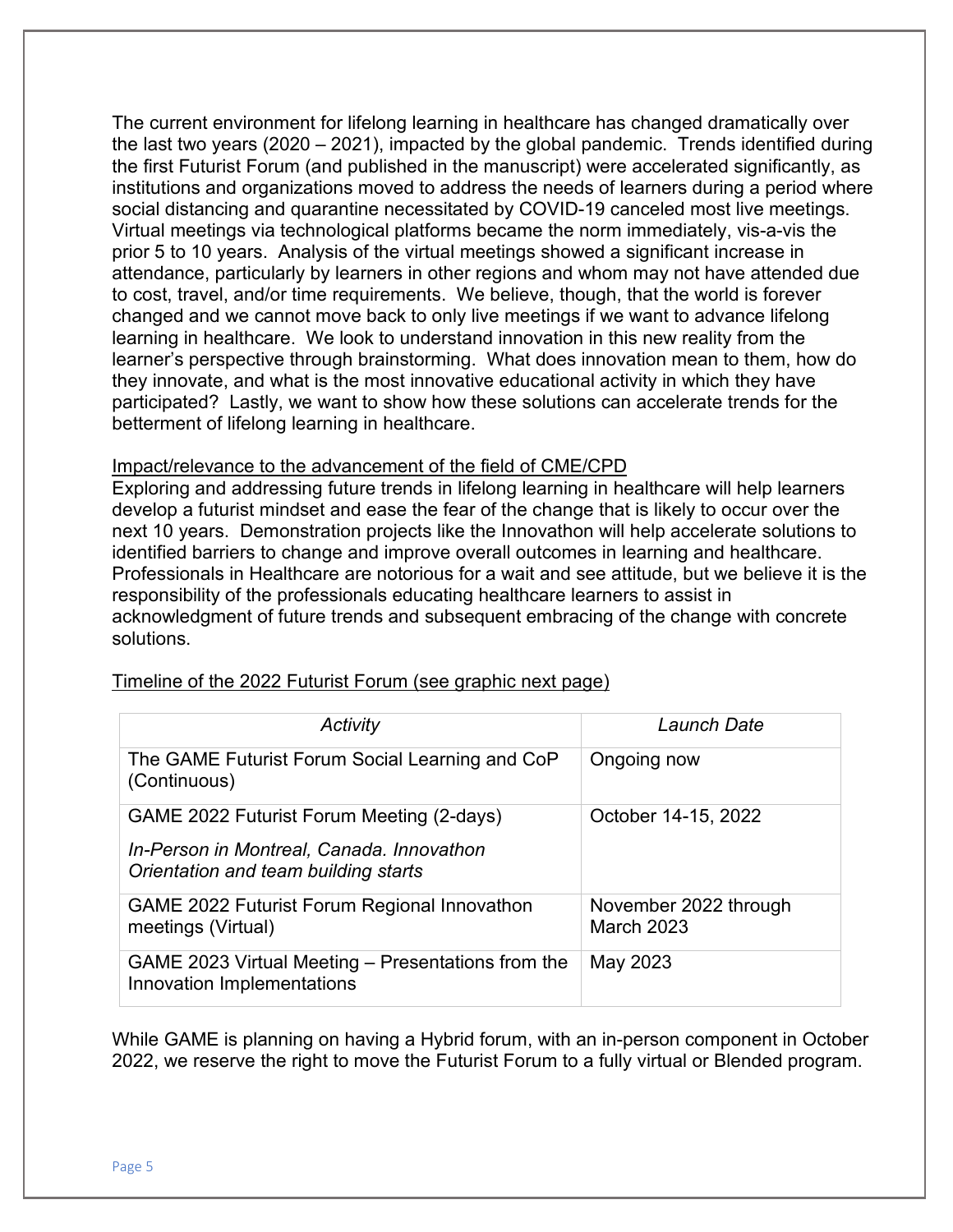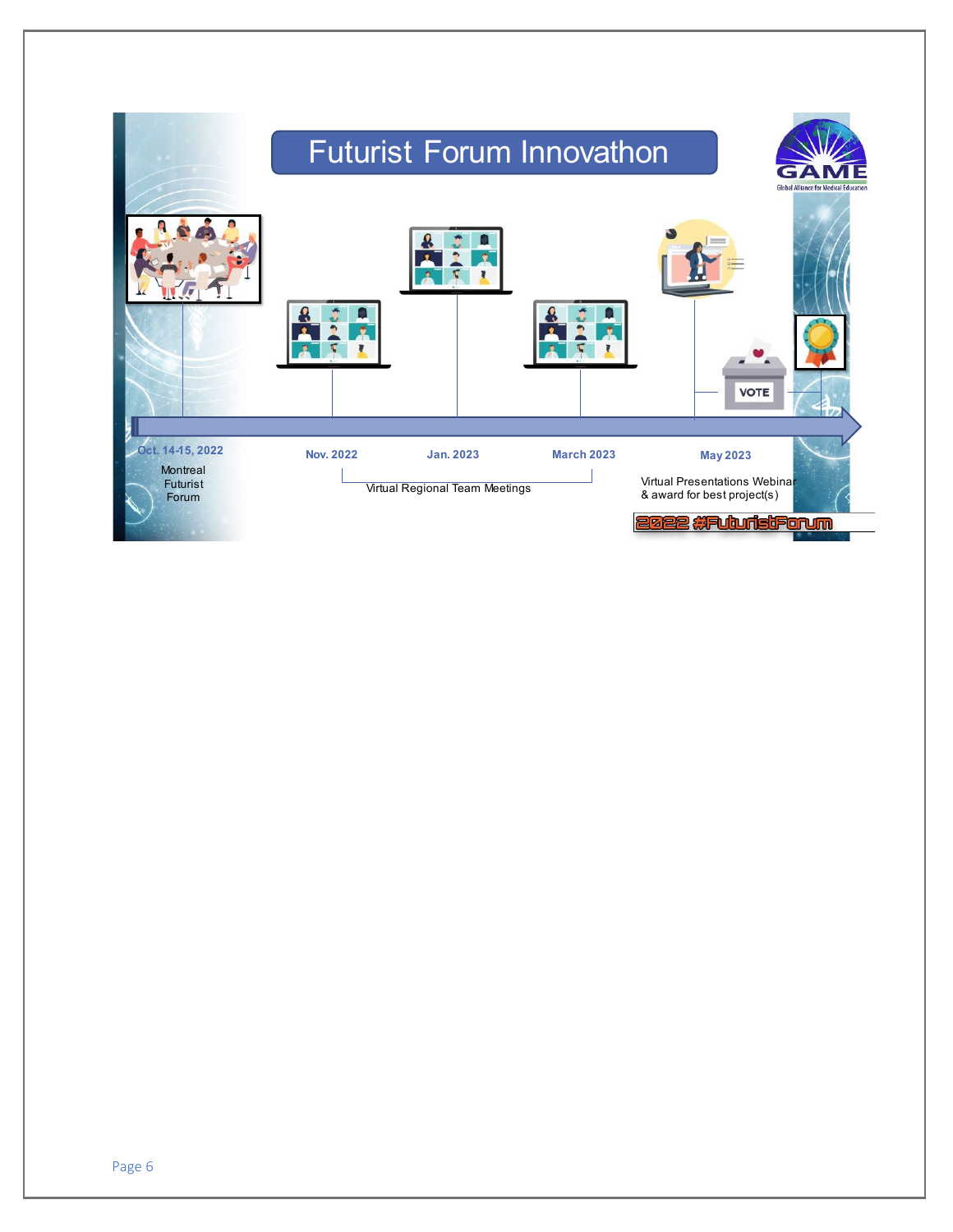# PLATINUM SPONSOR PACKAGE: \$25,000

*Recognition Includes:*

- Display of your company logo and a link to your website on the home page of the GAME website, [gamecme.org,](http://www.gamecme.org/) and on the GAMEFuturistForum.com website.
- Recognition as a Platinum Sponsor of the 2022 Game Futurist Forum on the GAME website and in printed meeting materials used at the live meeting
- GAME announcement distributed via e-mail and social media communicating your company's sponsorship to the full membership and other GAME followers
- Recognition during the 2022 GAME Futurist Forum

## *Benefits Include\*:*

- **STILL AVAILABLE**: Opportunity to host dinner during the Futurist Forum and meet with the GAME Board and Futurist Forum experts\*\*
- Seven (7) complimentary Futurist Forum registrations
- Virtual Exhibit available via Notified Event Platform
- Opportunity to distribute a one-page flyer to all forum attendees
- Includes sponsorship of Futurist Forum bag
- *\* GAME will work with you to determine which benefits you would utilize*

*\*\* Expenses for the dinner are not included in the sponsorship amount; first come, firstserved, still available.*

# GOLD SPONSOR PACKAGE: \$15,000

## *Recognition Includes:*

- Display of your company logo and a link to your website on the homepage of the GAME website, [gamecme.org,](http://www.gamecme.org/) and on the GAMEFuturistForum.com website.
- Recognition as a Gold Sponsor of the 2022 Game Futurist Forum on the GAME website and in printed materials used at the live meeting
- GAME announcement distributed via e-mail and social media communicating your company's sponsorship to the full membership and other GAME account followers

*Benefits Include:*

- Five (5) complimentary Futurist Forum registrations
- Virtual exhibit space within the Notified Event Platform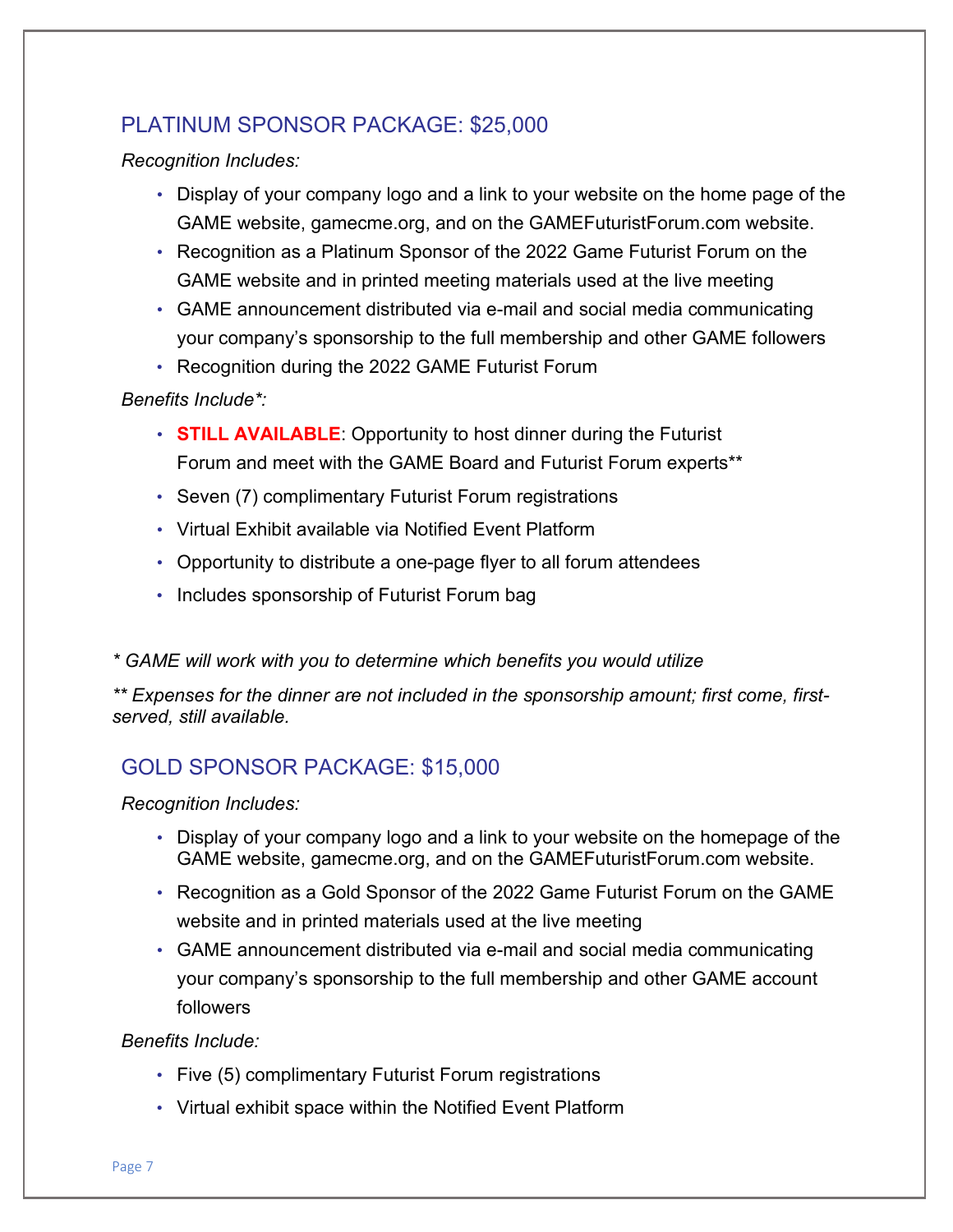- Opportunity to distribute a one-page flyer to all forum attendees
- Includes sponsorship of Futurist Forum bag

# SILVER SPONSORSHIP: \$10,000

#### *Recognition Includes:*

- Display of your company logo and a link to your website on the homepage of the GAME website, [gamecme.org,](http://www.gamecme.org/) and on the GAMEFuturistForum.com website.
- Recognition as a Silver Sponsor of the 2022 Game Futurist Forum on the GAME website and in printed materials used at the live meeting
- GAME announcement distributed via e-mail and social media communicating your company's sponsorship to the full membership and other GAME account followers

#### *Benefits Include:*

- Three (3) complimentary Futurist Forum registrations
- Virtual exhibit space within the Notified Event Platform
- Opportunity to distribute a Half-page flyer to all forum attendees

## BRONZE SPONSORSHIP – \$5000

#### *Recognition Includes:*

- Display of your company logo on the homepage of the GAME website, [gamecme.org,](http://www.gamecme.org/) and on the GAMEFuturistForum.com website.
- Recognition as a Bronze Sponsor of the 2022 Game Futurist Forum on the GAME website and in printed materials used at the live meeting
- GAME announcement distributed via e-mail and social media communicating your company's sponsorship to the full membership and other GAME account followers

#### *Benefits Include:*

- Two (2) complimentary Futurist Forum registrations
- Virtual exhibit space within the Notified Event Platform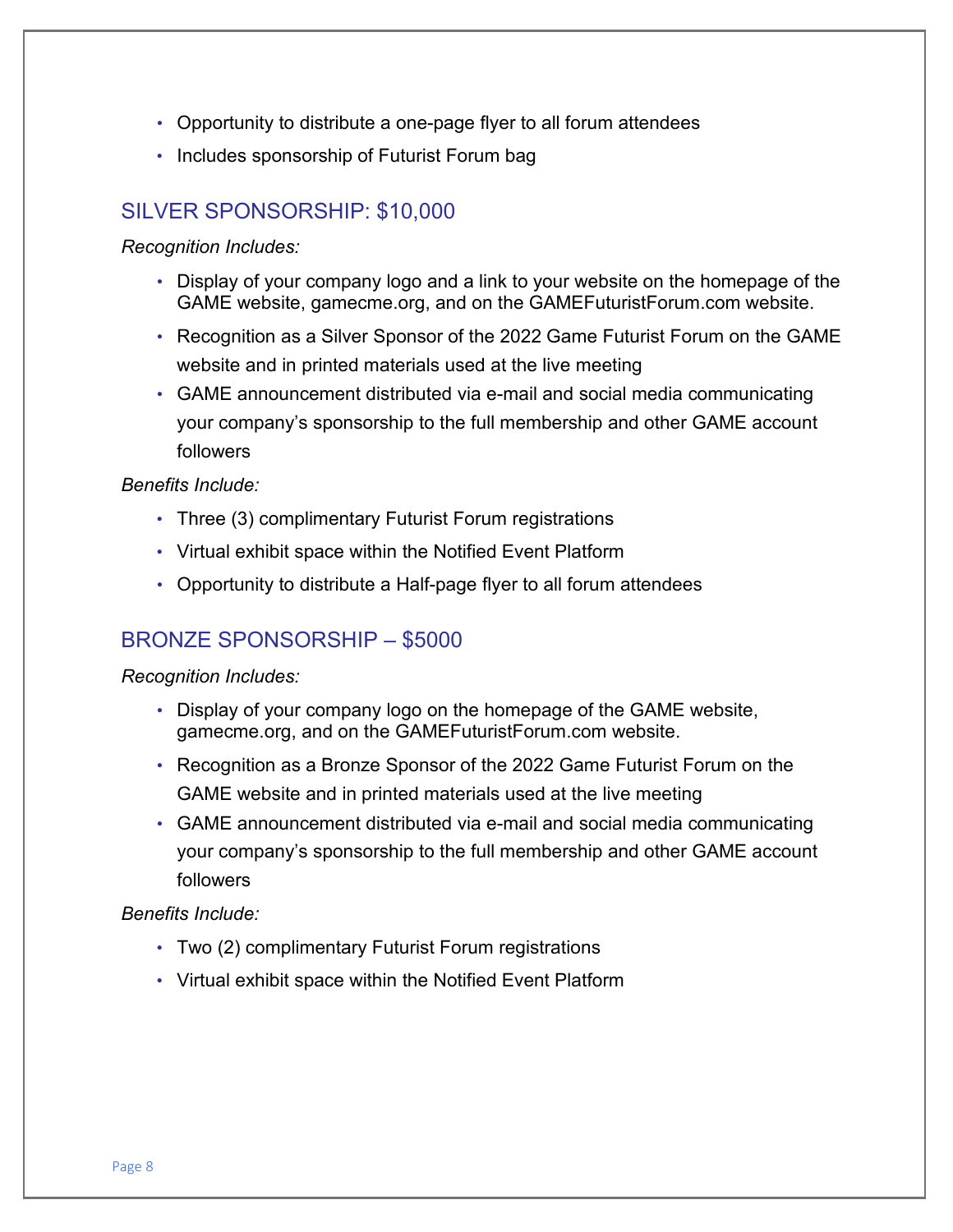# GENERAL SPONSORSHIP - \$2000 (level 1) and \$1,000 (level 2)

*Recognition Includes:*

- Display of your company logo on the homepage of the GAME website, [gamecme.org,](http://www.gamecme.org/) and on the GAMEFuturistForum.com website.
- Recognition as a General Sponsor of the 2022 Game Futurist Forum on the GAME website and in printed materials used at the live meeting

### *Benefits Include:*

- One (1) complimentary Futurist Forum registration
- Virtual exhibit space within the Notified Event Platform

# ATTENDEE WIFI SPONSORSHIP: \$4,500

- Customizable network name and access password for sponsorship recognition
- Announcement in program book to include customized network name, password, and logo
- Dedicated signage in forum space including customized network name, password\* and logo
- Wi-Fi information cards with company logo distributed to all attendees *\*Passwords may not contain product names; Company names are acceptable*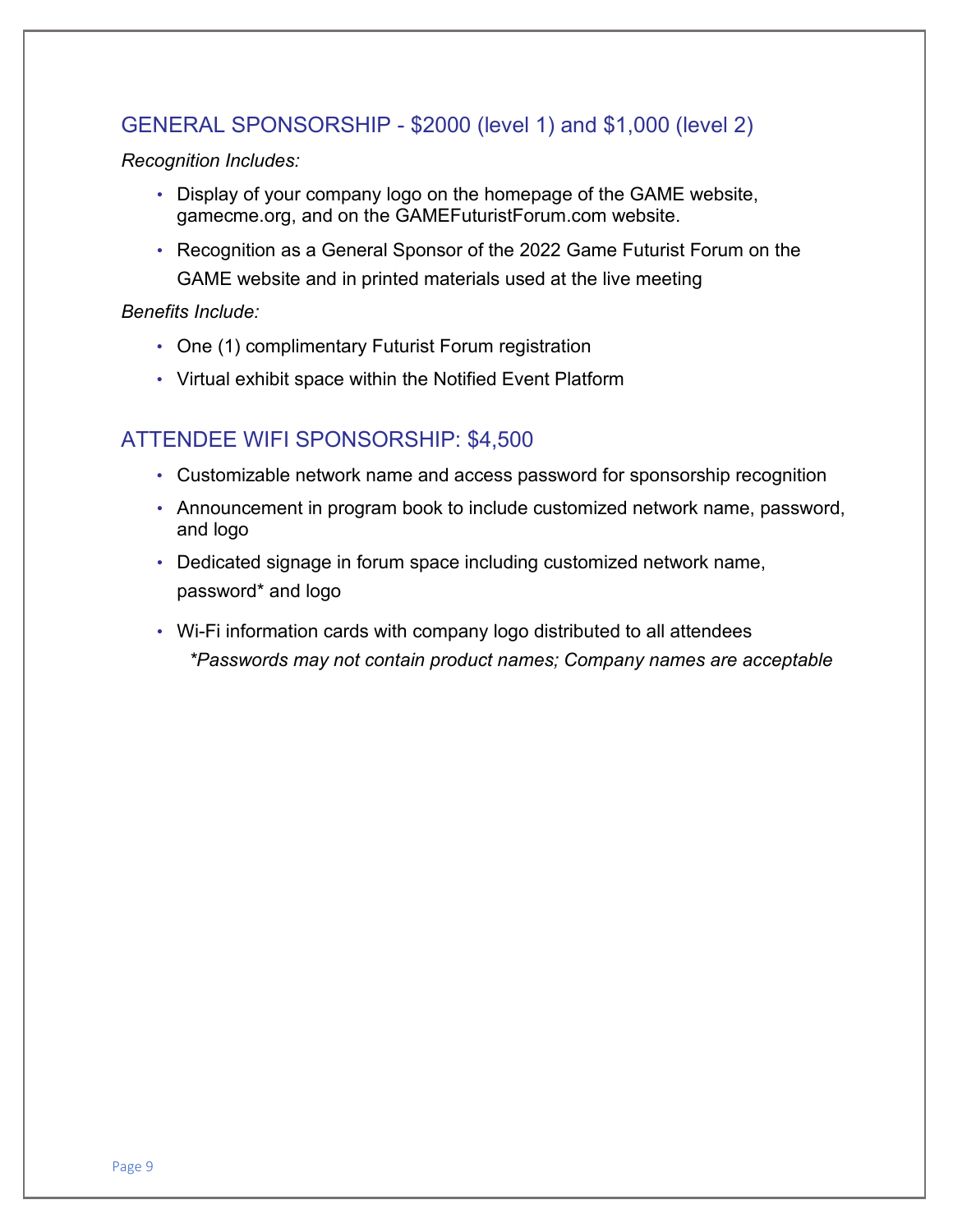# SPONSORSHIP - FUTURIST FORUM "INNOVATHON" TEAM: \$5,000 per team (multiple teams will take part)

- Hosting of one 2022 Futurist Forum Innovathon regional team.
- Display of your company logo as sponsor of one of the Innovathon teams, via online, social media and in print for the live conference.
- Two (2) complimentary registrations for the 2022 live Futurist Forum Event
- Display of your company logo and a link to your website on the homepage of the GAME website, www.gamecme.org and on the GAMEFuturistForum.com website.

# REFRESHMENT BREAK – at In-Person GAME 2022 FUTURIST FORUM in Montreal, Canada: \$3,500.00 – Three (3) remaining.

- Signage including sponsor's logo placed at the food & beverage station during a break
- One (1) complimentary registration for the 2022 live Futurist Forum Event in Montreal, Canada
- Recognition as a sponsor on all forum break signage and printed material
- Company logo and website hyperlinked on the GAME website, www.gamecme.org and on GAMEFuturistForum.com.

## LANYARDS: \$2,000 – Still Available

- Sponsor's logo featured on lanyards that will be distributed to all attendees with their name badges
- Recognition as a sponsor in the forum marketing and on all forum signage

## PENS - \$1000.00 – Still Available

- One (1) complimentary registration for the 2022 in-person Futurist Forum Event in Montreal, Canada
- Recognition as a sponsor in the forum marketing and on all forum signage
- Company logo and website hyperlinked on the GAME website, www.gamecme.org and on GAMEFuturistForum.com.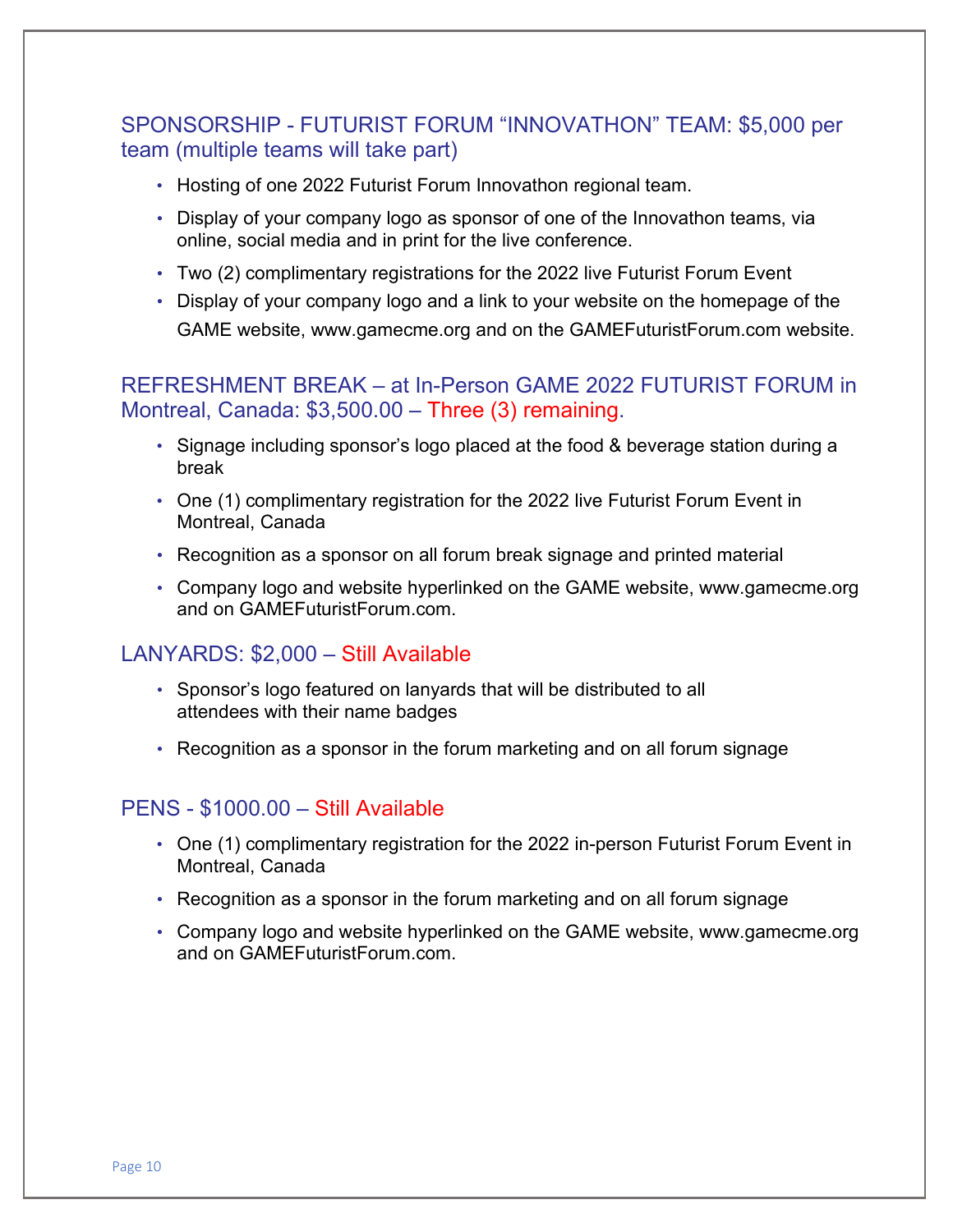To further discuss conference support opportunities, or to secure your sponsorship, please contact:

# **Dale Kummerle, PharmD**

Executive Director Tel: +1 609-903-4087 Email: info@gamecme.org

#### *Important Deadlines*

**Initial Agreement:** Supporters showing interest must commit in writing by selecting their level of support via email to Dale Kummerle [\(info@gamecme.org\)](mailto:info@gamecme.org). Supporters will receive a Sponsor/Exhibit form to complete. Upon return of the completed form, the Letter of Agreement will be processed for signature. All signed agreements are final.

**Payment:** Invoices are generated upon receipt of the fully-executed Letter of Agreement with payment due 45 days from the date of the signed Letter of Agreement. Please include a copy of the invoice and/or purchase order with payment.

Remit check payment to: Global Alliance for Medical Education c/o: Dean Beals, Treasurer 122 W 26TH ST Suite 1100 New York, New York 10001-6867, United States

To secure your sponsorship, you must email [info@gamecme.org](mailto:info@gamecme.org) to

complete a letter of agreement.

# Remit ACH (wire transfer) payment to:

International Wire Transfer information:

Chase Bank (Chase Bank, 270 Park Avenue, New York, NY 10017, USA)

Swift Code: CHASUS33; Account Number: 357177572; Routing Number: 021000021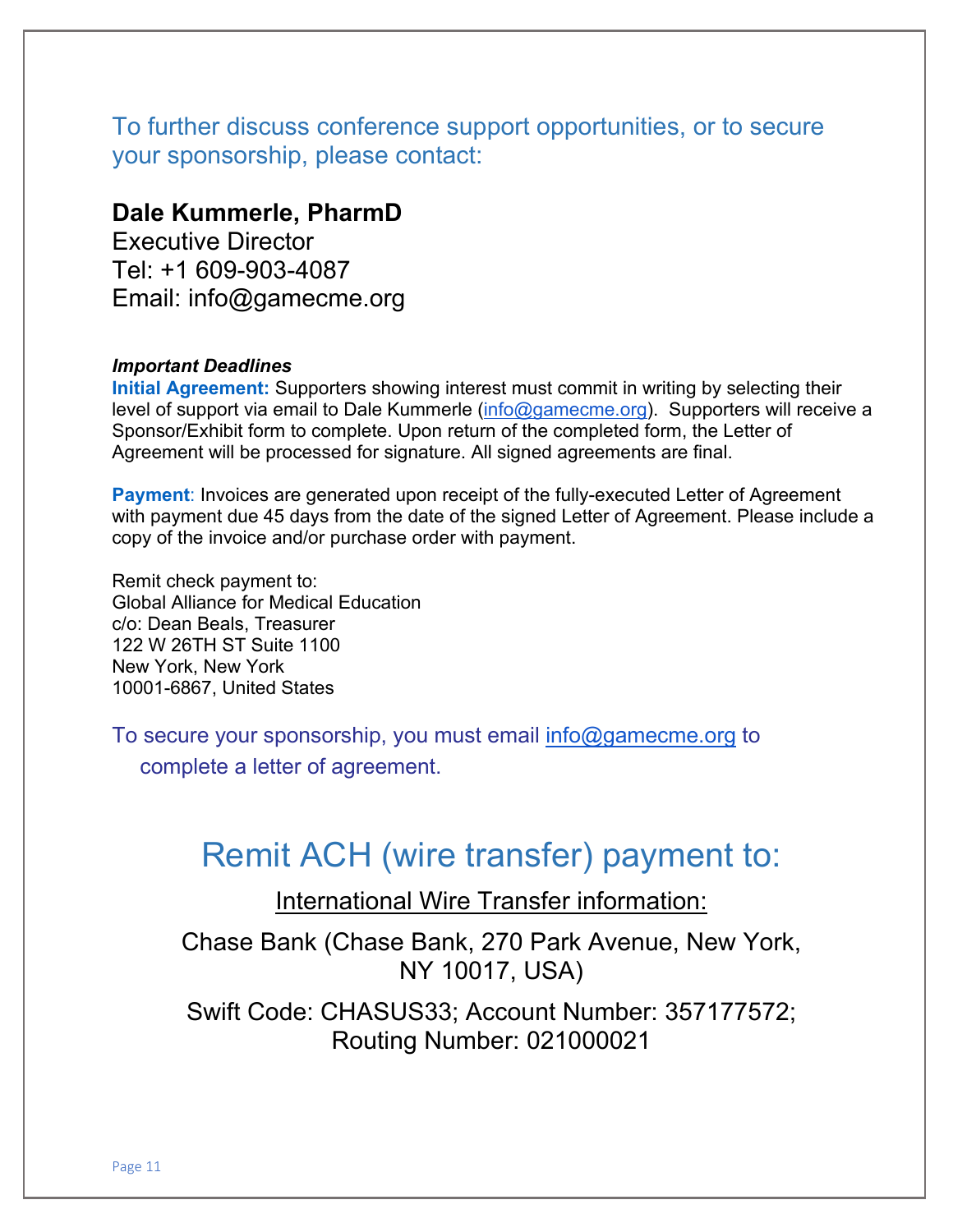# Exhibitor Terms and Conditions

# 1. Exhibit Space

GAME shall provide virtual exhibit space on the Notified Event Platform. The exhibit space can include downloadable information and company representatives may be present if desired.

## 2. Waiver/Indemnity

The exhibitor space shall be undertaken at the company's own risk. GAME, its officers, agents, and employees shall not be liable for any claims, damages, injuries, actions, or causes of actions whatsoever, to the company, or to the company's property, or to the executors, heirs, or assigns of the employees or agents of the company, arising out of or connected with the use of the exhibitor space.

The company shall take no action against the GAME, its officers, agents, or employees for any cause of action related to the use of this exhibitor space. The company shall indemnify, defend, and hold harmless GAME officers and employees and shall defend same against and hold harmless from any allegations, claims, actions, suits, loss, damages, fines, penalties and costs (including, but not limited to, attorneys' fees) arising out of or relating to the use of the exhibit space. If any settlement requires an affirmative obligation of, results in any ongoing liability to, or prejudices or detrimentally impacts GAME in any way, then such settlement shall require GAME's prior written consent. GAME may elect to have its own counsel in attendance at all proceedings.

## 3. No Warranty

GAME makes no other warranty, express or implied, with respect to the exhibit space, including without limitation, warranties of merchantability, of fitness for a particular purpose or use or title.